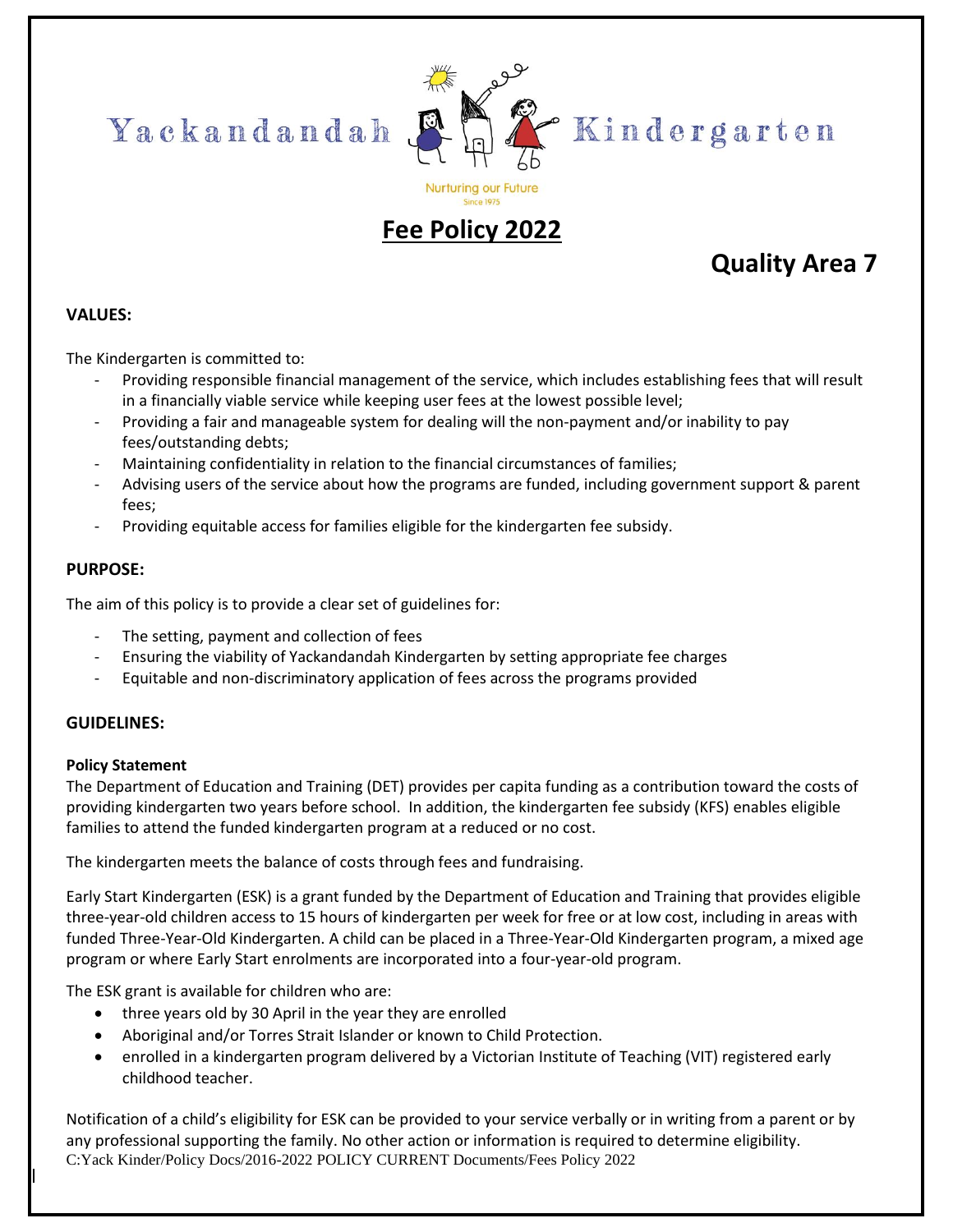#### **PROCEDURES:**

#### **The Yackandandah Primary School Council, through the Kindergarten Sub-Committee is responsible for:**

- Implementing and adhering to the Fees Policy Guidelines as outlined in Attachment 1
- Implementing and reviewing this policy, in consultation with the families and staff and in line with the requirements of the DET *Victorian Kindergarten, Policy, Procedures and Funding Criteria*
- Developing a fees policy that balances the capacity of the families' capability to pay, providing a high-quality program and maintaining service viability
- Considering any issues regarding fees that may be a barrier to families enrolling at Yackandandah Kindergarten and removing those barriers wherever possible
- Ensuring the Fees Policy is accessible to all families upon enrolment of their child and making the Fees Policy readily accessible at the service
- Documenting the type of concession card and expiry date of eligible concession card holders
- Complying with the kindergarten's Privacy Policy in regard to any information received relating to the financial situation of families and the payment/non-payment of fees
- Notifying families within 28 days of any changes to the arrangements for the payment of fees
- Ensuring a notice outlining the fees charged by Yackandandah Kindergarten is displayed prominently in the main entrance
- Ensuring all families are aware of how to make their payments

#### **The Business Manager at Yackandandah Primary School in conjunction with the Kindergarten Administration Officer is responsible for:**

- Ensuring term fees are invoiced and issued, collected and receipted in line with the Fees Policy
- Responding to enquiries from families regarding fee payments

#### **The Kindergarten Staff and Administration Officer are responsible for:**

- Informing the committee of any complaints or concerns that have been raised regarding the fees at the service
- Referring families' questions in relation to this policy to the Committee
- Assisting the Program Director as required in sighting supporting documentation for Families' eligibility to access the kindergarten fee subsidy

#### **The families are responsible for:**

- Reading the Fees Policy prior to accepting a place at Yackandandah Kindergarten
- Signing, returning to the kinder and complying with the Fees Payment Agreement form
- Notifying the Business Manager/Director/Principal/Approved Provider if experiencing difficulties with the payment of fees
- Providing the required documentation to enable the service to claim the kindergarten fee subsidy for eligible families. All documentation must be received prior to the child starting kindergarten.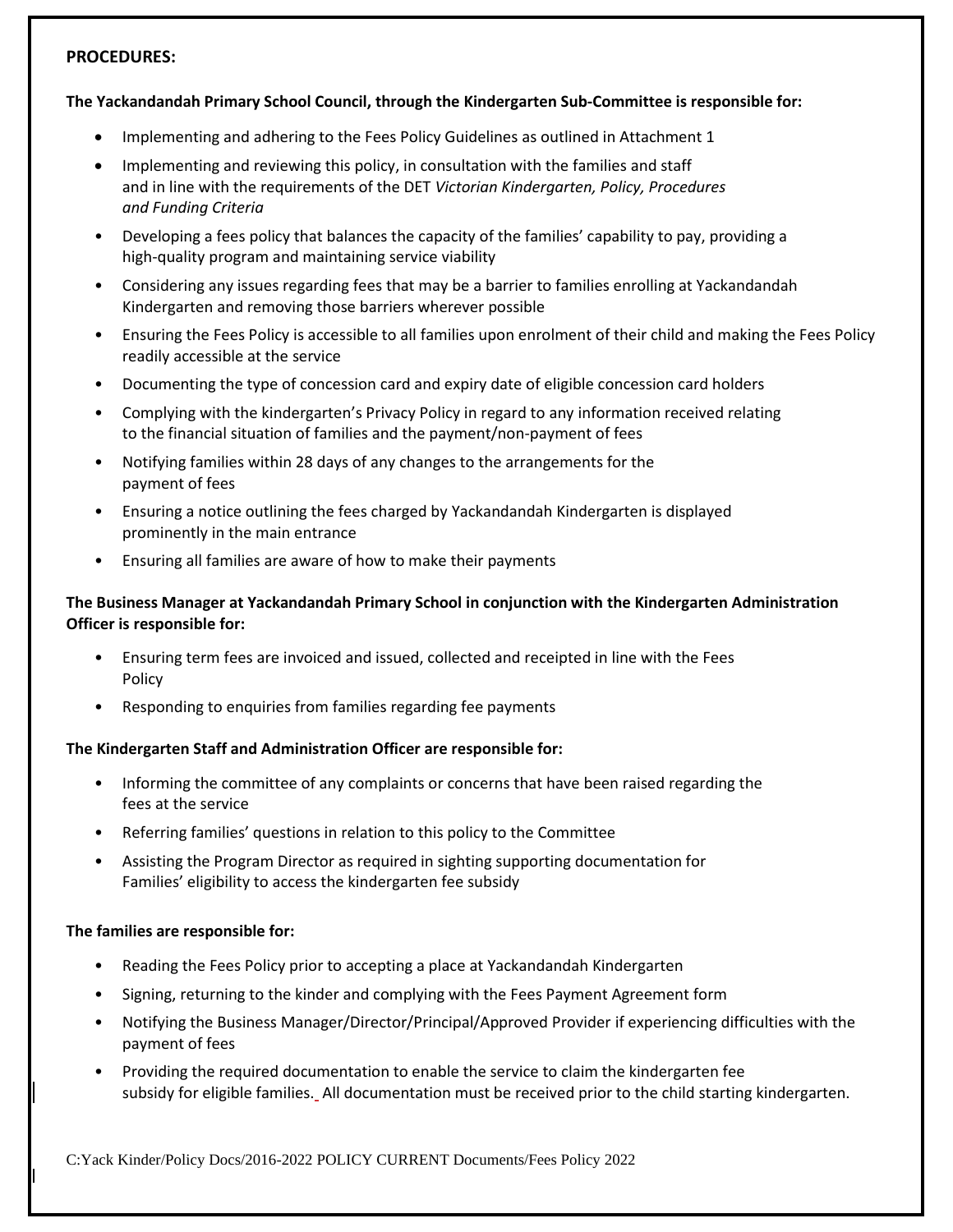#### **Payment of Fees**

Fees can either be paid by:

- Direct deposit into the Yackandandah Primary School's Bank Account. Details are: Westpac Bank BSB: 033-222 Account No. 018848 OR
- Cash or cheque at the Yackandandah Primary School Office EFTPOS facilities are not available.

A receipt will be sent home to families after payment has been receipted into the Educa finance system.

#### **Attachments**

Attachment 1: Fees and charges information for families Attachment 2: Fees Payment Agreement – four year old partly State Government funded program Attachment 3: Fees Payment Agreement – three year old partly State Government funded program Attachment 4: Fees Payment Agreement – Bush Kinder non-funded program and Wednesday / Friday non-funded program Attachment 5: Fees Schedule

#### **RESPONSIBILITY:**

The Fees Policy is the responsibility of the Yackandandah Primary School Council and is to be approved by the School Council.

#### **ASSOCIATED POLICIES / DOCUMENTS:**

- Enrolment Policy
- Delivery & Collection of Children Policy
- Privacy Policy
- Education & Care Services National Law Act 2010
- Education & Care Services National Regulations
- Yackandandah Kindergarten Management Committee Budget documents

#### **REVIEW:**

In accordance with the Policy Review Table, the Fees Policy will be scheduled for review in 2023.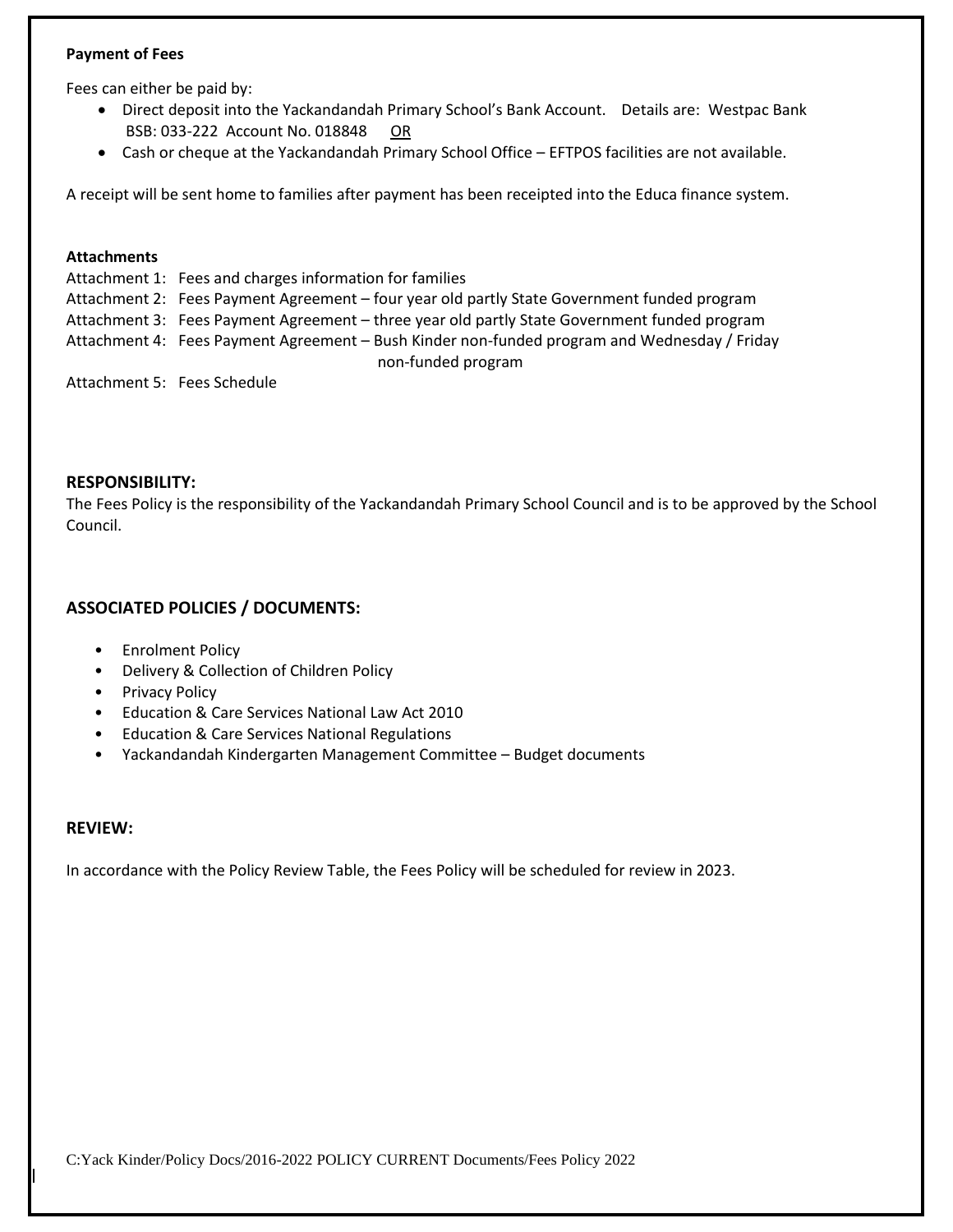### **ATTACHMENT 1.**

**Fee and charges information for families.**

### **YACKANDANDAH KINDERGARTEN 2022**

### **1. Why fees are necessary**

The Department of Education and Training (DET) provides per capita funding as a contribution toward the costs of providing a FUNDED kindergarten program two years before school. Services meet the balance of costs through charging fees and fundraising activities.

DET provides a Kindergarten Fee Subsidy (see below) that enables children from eligible families to attend a funded kindergarten program free of charge, or at a minimal cost.

Yackandandah Kindergarten provides a range of support options to parents/guardians experiencing difficulty with payment of fees (see below).

### **2. How fees are set**

As part of the budget development process, the Yackandandah Primary School Council sets fees for the programs for the following year (prior to letters of offer being sent out), taking into consideration the:

- The financial viability of the service
- The level of government funding provided for the program, including the Kindergarten Fee Subsidy
- The availability of other income sources, such as grants
- The fees charged by similar services in the area
- The capacity of parents/guardians to pay fees
- Reasonable expenditure in meeting agreed program quality and standards
- Requirements of the *Kindergarten Fee Subsidy – Fees Policy* (details can be found in *The Kindergarten Guide,* available under *early childhood / service providers* on the DET website:

[www.education.vic.gov.au](http://www.education.vic.gov.au/)

Fees set for the year would only be reviewed in extraordinary circumstances; for example, if attendance rates fall below the budget 'break even' point. Families will be given notice one term in advance of any required fee increase. -Families- will be provided an option of requesting a payment plan.

### **3. Other Charges**

Other charges levied by Yackandandah Kindergarten are included on the Statement of Fees and Charges. These include:

- **Enrolment Fees:** Families are required to pay the Enrolment fee on lodgement of the Enrolment Form to cover administrative costs associated with the enrolment application process. This fee is non-refundable.
- **Maintenance Levy:** This fee has been established as a family contribution to the maintenance of our kindergarten grounds rather than rely on parent rosters for general weekly upkeep.
- **IT Levy:** This fee relates to the use of iPads by the children and the Kindyhub communication medium used by staff to share photos, stories and observations of the children with their parents.
- **Voluntary Fundraising Contribution:** Introduced to allow equitable sharing of the fundraising load across the whole parent body.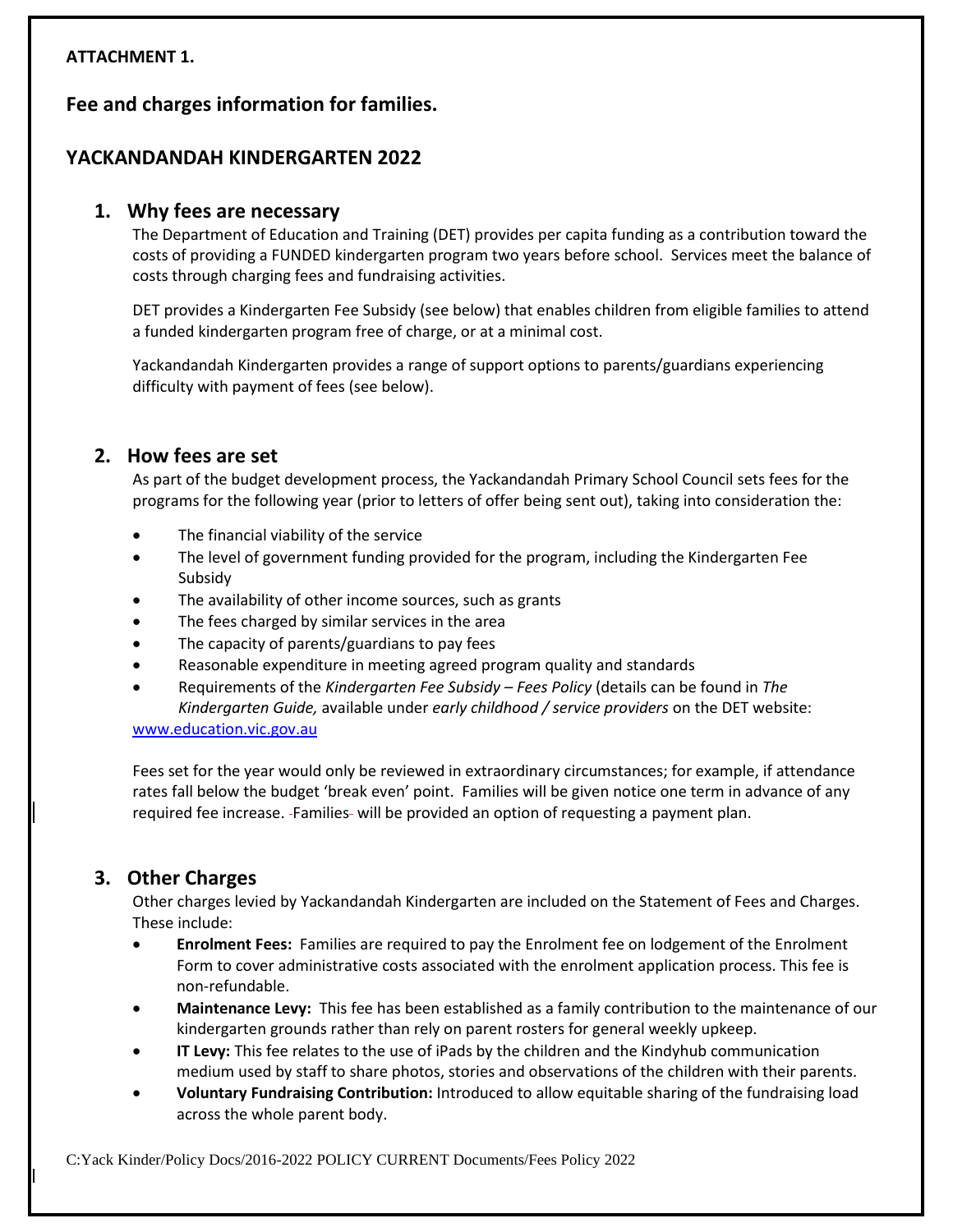- **Late Collection Charge:** The committee reserves the right to implement a late collection of children charge when parents/guardians are frequently late in collecting a child/ren. In these situations the following procedures will apply:
	- The qualified staff member will inform the parents/guardians/carer that if late collection continues the committee will be notified and the family will be charged a late fee.
	- Late fees will be applied at the Principal's discretion using the following guidelines as per the Delivery and Collection of children policy:
		- An initial \$10 fee will be applied if parent/guardians or carers are 10 minutes late to pick-up their child
		- \$1 per minute will apply for each following minute between 11 and 20 minutes and \$3 for per minute will apply for any time following 20 minutes.
		- Parents will be required to sign a 'Late Pick Up Form' acknowledging that they were late and confirming the time in question to allow charges to be calculated.
		- A photocopy of the form will be provided to parents for their record and for attaching charge details.
		- **•** The fee amount is to be paid directly to Yackandandah Kindergarten as per normal procedures.
		- The original form will be forwarded to the administration officer.
		- On receipt of Late Pickup Fee charge, a receipt will be issued.
		- **■** If the charge is not paid it will be added to the family in question's next kindergarten term fees.

### **4. Statement of Fees and Charges**

The Kindergarten Handbook is provided to parents at the time of seeking enrolment application forms [either in person or via our website]. This details the Kindergarten fees and charges for funded and nonfunded programs.

### **5. Fundraising**

Fundraising is important as it pays for additional/expensive resources while bringing together families and the wider community. Participation in fundraising is voluntary however the support of every family evens the load.

The committee will ensure that fundraising income is not included in the calculation of the program fees and that families will be informed about expenditure of fundraising income.

### **6. Subsidies**

### **6.1 Kindergarten Fee Subsidy (partly State Government funded programs only)**

The Kindergarten Fee Subsidy (KFS) is provided by DET and enables eligible children to attend kindergarten free of charge or at a minimal cost. Eligibility conditions change from time-to-time – contact the service for further information.

Families who may be eligible for the Kindergarten Fee Subsidy (3yo & 4yo funded programs only) include those who are:

- Health Care Card Holders
- Pensioner Concession Card Holders
- Department of Veteran's Affairs Gold Card or White Card holders
- Bridging Visas A-E
- Refugee Visa (subclass) 2000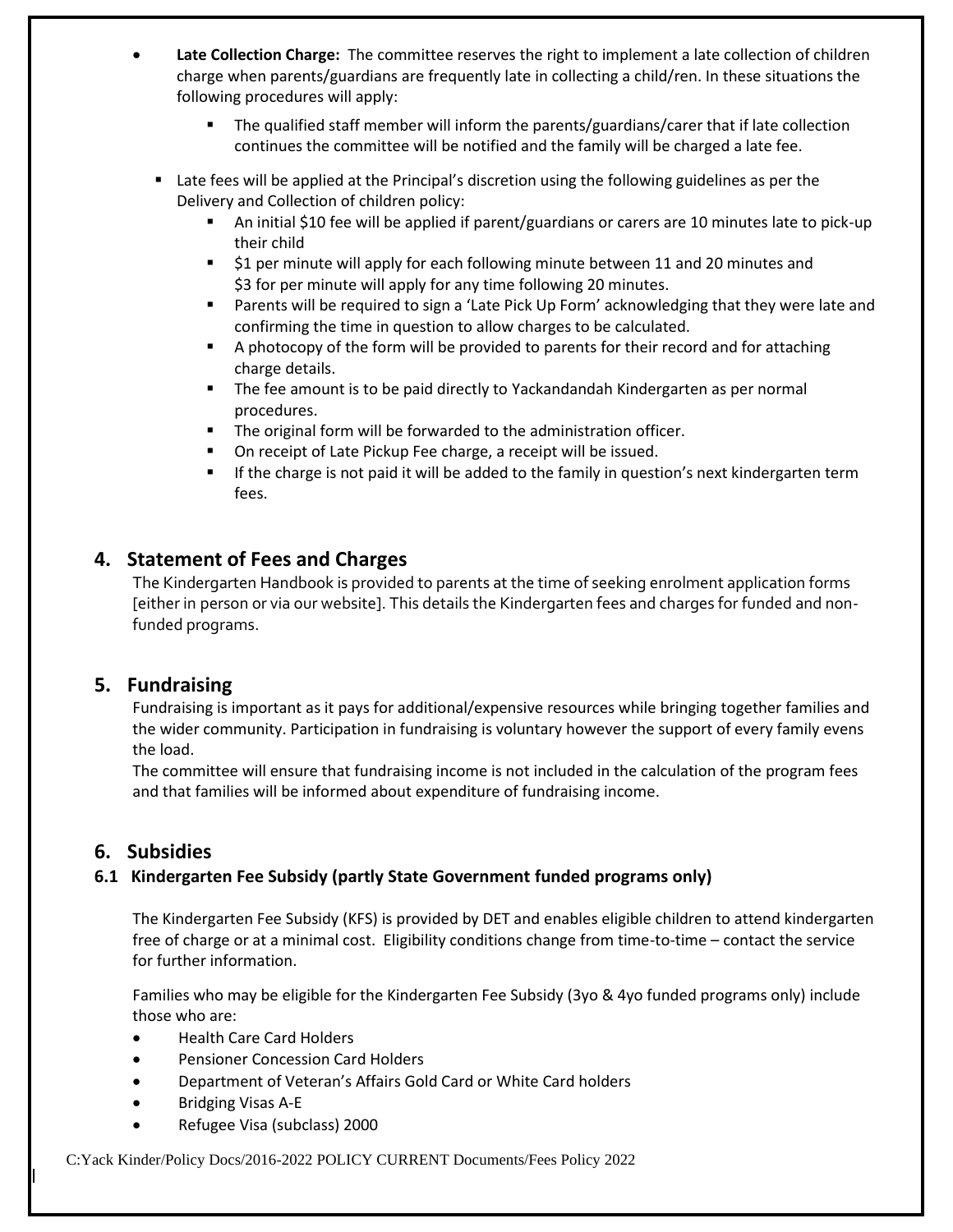- In-country Special Humanitarian Visa (subclass 201)
- Global Special Humanitarian Visa (subclass 202)
- Temporary Humanitarian Concern Visa (subclass 786)
- Protection Visa (subclass 866)
- Emergency Rescue Visa (subclass 203)
- Woman at Risk Visa (subclass 204)
- Humanity Stay Visa (subclass 449)
- Temporary Protection Visa (subclass 786)
- Safe Haven Enterprise Visa (subclass 79)
- ImmiCard
- Aboriginal or Torres Strait Islander children
- Triplets or quadruplets attending a funded program in the same year.

Supporting documentation must be sighted by the Director or Administration Officer on acceptance of a place or on commencement in the program. Families are eligible for the Kindergarten Fee Subsidy for the full term in which their concession is valid. Contact the service for further information.

### **6.2 Early Start Kindergarten Fee Subsidy**

Aboriginal and Torres Strait Islander children and children known to Child Protection are eligible to attend a funded early childhood program that is planned and delivered by a qualified early childhood teacher free of charge. The service receives funding for children who meet the eligibility criteria.

The child:

- Has been identified by family at enrolment as being Aboriginal or Torres Strait Islander, or is known to Child Protection;
- Turns three years of age on or before 30 April of the year of enrolment; and

To obtain the Early Start kindergarten funding, supporting documentation *must* be sighted by the Program Director prior to or at commencement or when the child becomes eligible.

### **7. Payment of Fees**

The School Council will regularly review payment options and procedures to ensure that they are inclusive and sensitive to families' cultural and financial situations.

Fees will be invoiced to parents/guardians directly from the Yackandandah Primary School and must be paid by the date indicated on the invoice. For children enrolled after the commencement of a term, a pro rata invoice will be issued and must be paid in full within 14 days of commencement at the service. Parents/guardians who elect to hold a place (for holidays or a late start) must pay the full term fees to hold that place. Receipts will be provided for all fee payments.

#### **METHOD OF PAYMENT**

Payment can be made by cash, money order or cheque (made out to "Yackandandah Primary School"), directly to the school office, or by direct deposit to the Yackandandah Primary School account.

Yackandandah Primary School's banking details appear on the relevant invoice, in the enrolment handbook, and on the website. The child's invoice reference code should be specified when making a direct deposit payment.

Any fee incurred due to dishonoured cheques will be payable to the kindergarten by the drawer of the cheque.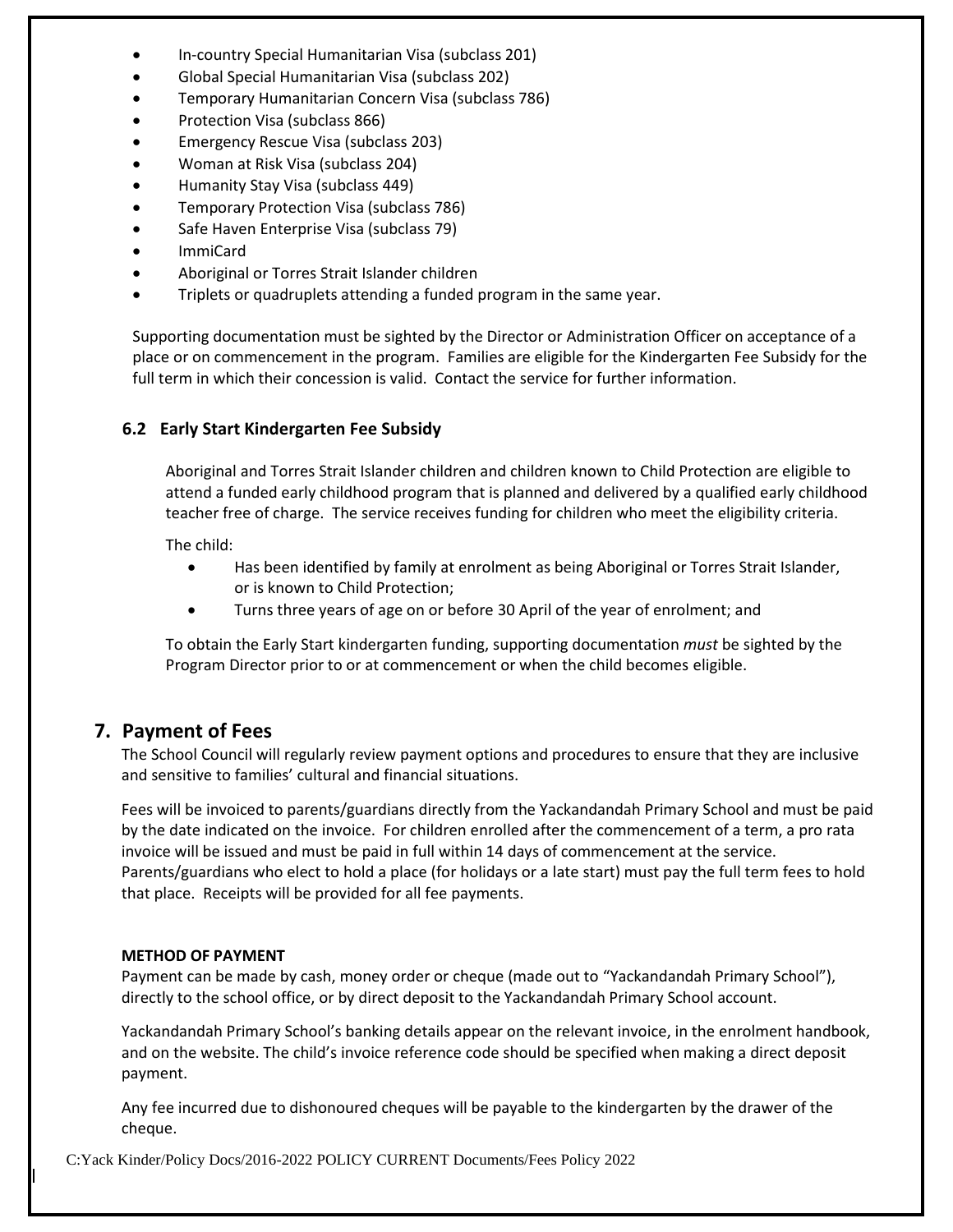#### **DIFFICULTY IN PAYING FEES**

Families experiencing difficulty in paying fees are requested to contact the Business Manager at Yackandandah Primary School to arrange suitable alternative payment arrangements. The *Privacy and Confidentiality Policy* will be complied with at all times in relation to a family's financial/personal circumstances.

#### **LATE PAYMENT / NON-PAYMENT OF FEES**

If families have not communicated to the Business Manager or Principal reasons for late or non-payment of fees, the following procedures will be implemented:

**Step 1**: A friendly 'reminder notice' stating fees are overdue and providing 10 working days for payment, will be mailed to families.

**Step 2**: If payment has not been received by the specified date or no contact has been made with the Principal, a second and final demand for full payment within 7 days will be mailed to the families to ensure the child's place at kindergarten is not forfeited.

**Step 3**: If the family fail to make a payment, the Principal will telephone to discuss alternative payment options and to develop an agreed payment plan which will be signed and copied to both parties. **Step 4:** If the payment plan agreed to and signed by both parties is not adhered to, the matter will be referred by the Principal to the School Council for direction. The School Council reserves the right to cancel the child's place at the kindergarten and to not allow further placements in programs until all outstanding monies are paid. If, at the committee's discretion, a decision is made to cancel the child's place at the kindergarten, the family will be provided 14 days' written notice by registered mail.

#### **REFUND OF FEES**

If a family becomes eligible for the Kindergarten Fee Subsidy during a term, a full refund of the applicable term fees will be provided. Fees may still apply for programs offering more than the required minimum hours per week.

In any other case, fees are non-refundable (exceptional circumstances may apply and are at the discretion of School Council).

There will be no refund of fees in the following circumstances:

- A child's short term illness
- Public holidays
- Family holiday during operational times
- Closure of the service for one or more days when a qualified educator is absent and a qualified reliever is not available
- Closure of the service for training days
- Closure of the service due to extreme and unavoidable circumstances.

In addition, there will be no refund where a family chooses not to send their child to the program for the maximum number of hours for which they are enrolled.

### **8. Children turning 3 years of age during the year**

Payment in full from the first day of term one will apply if a place is reserved for a child turning three during the year (but before 29 April). Such children can only commence the program when they have turned three years of age.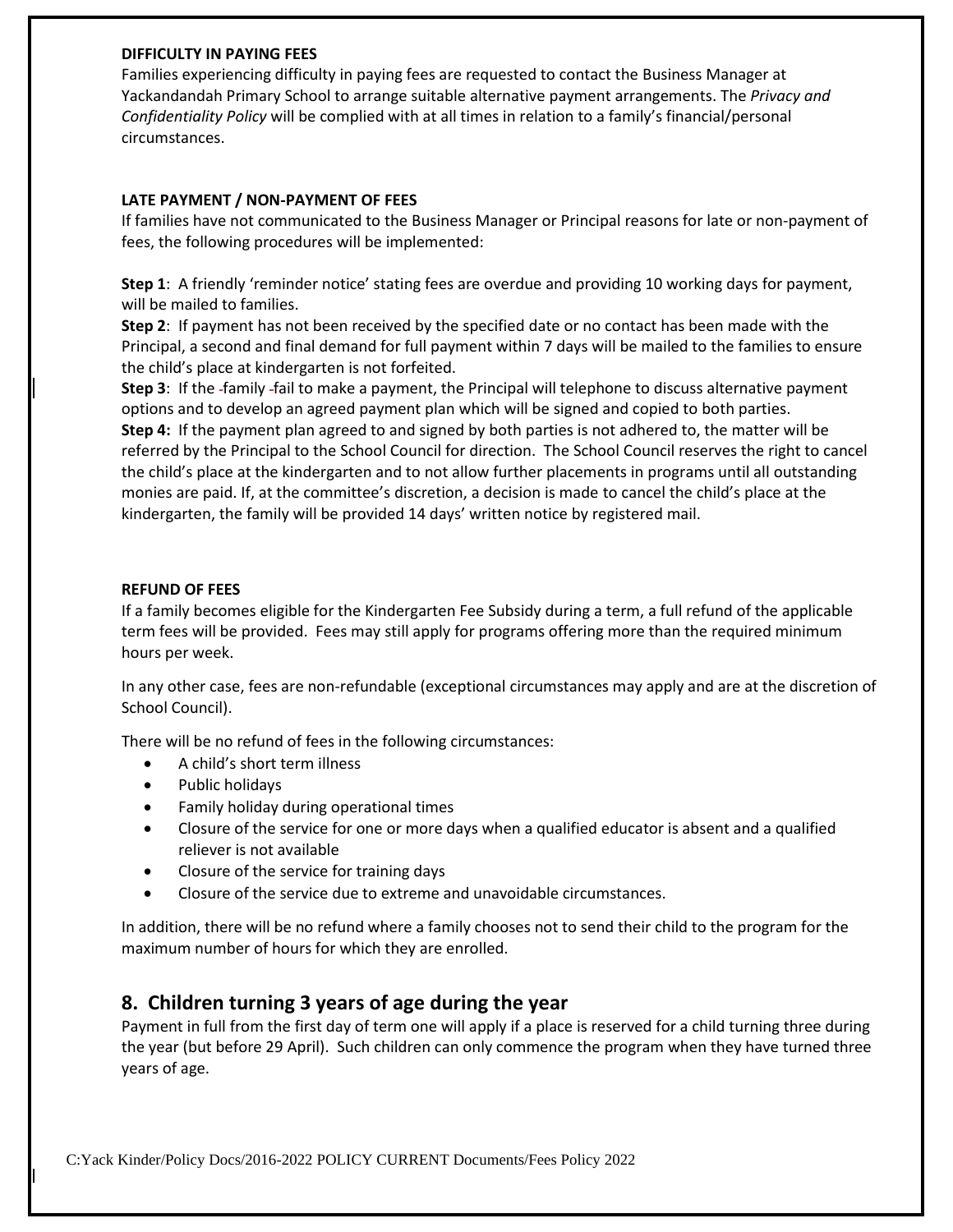**ATTACHMENT 2**

### **FEE PAYMENT AGREEMENT FOUR-YEAR-OLD [PARTLY STATE GOVT FUNDED] KINDERGARTEN PROGRAM**

**ATTACHMENT 3**

### **FEE PAYMENT AGREEMENT THREE-YEAR-OLD [PARTLY STATE GOVT FUNDED] KINDERGARTEN PROGRAM**

**ATTACHMENT 4**

**FEE PAYMENT AGREEMENT 3YO & 4YO NON-FUNDED BUSH KINDER PROGRAM & 4YO WEDNESDAY / FRIDAY NON-FUNDED KINDERGARTEN PROGRAM**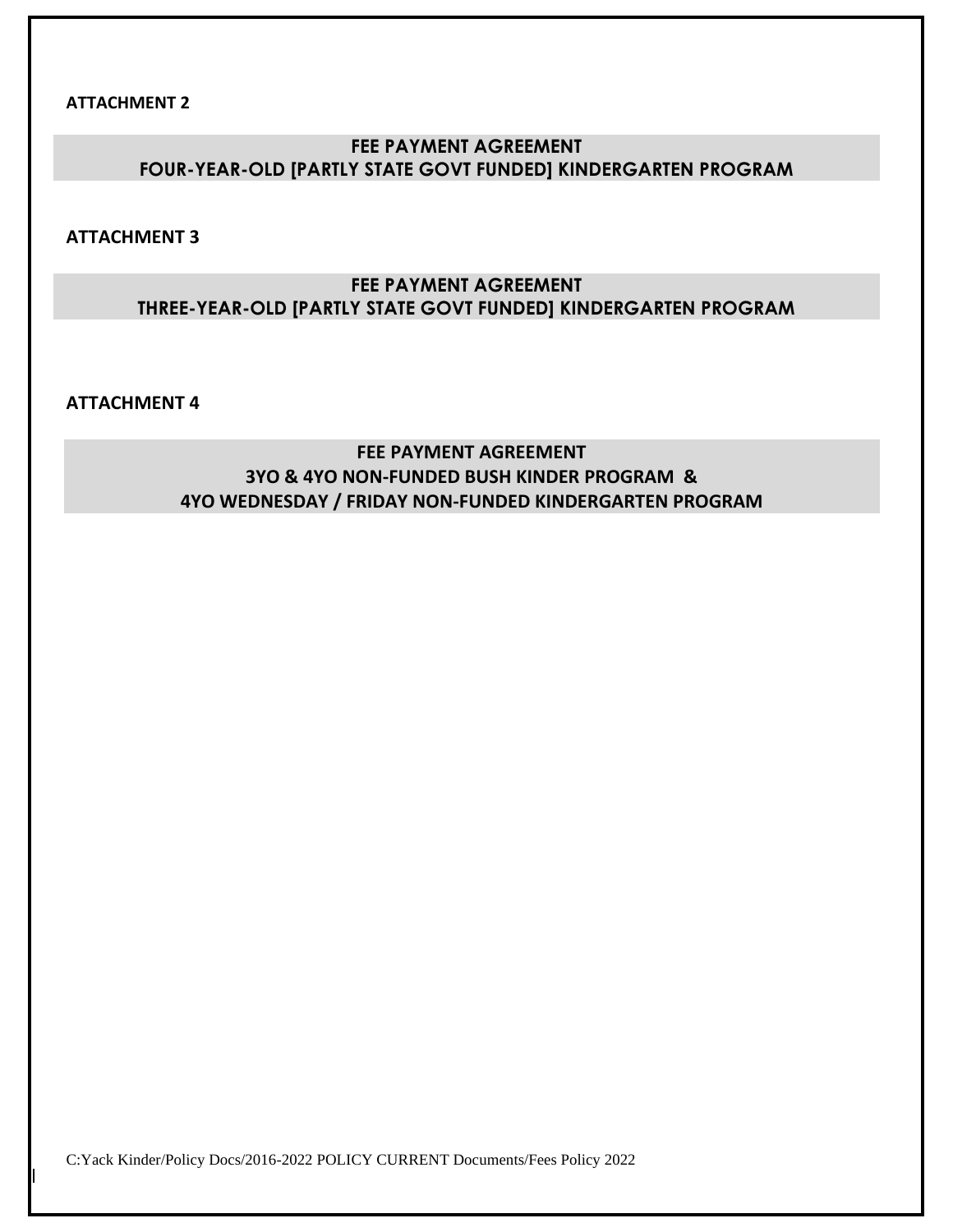#### **ATTACHMENT 5**

**Fees Schedule**

NOTE: 4yo partly State Govt Funded Program fees are partly funded by the State Government, with the balance of the funds coming from fees paid by parents/guardians/carers.

## **4 year old partly State Government Funded Pre-School Program**

| <b>Fee Type</b>                    | <b>Description</b>                                                                                                                                                                                         | <b>Amount</b>                                               |  |
|------------------------------------|------------------------------------------------------------------------------------------------------------------------------------------------------------------------------------------------------------|-------------------------------------------------------------|--|
| <b>Enrolment Fee</b>               | A payment to cover administrative costs<br>associated with the enrolment of a child in<br>a program at Yackandandah Kindergarten<br>and is only refundable if we cannot secure<br>a place for a child.     | \$30 per child                                              |  |
| <b>Term Fee</b>                    | Term Fees per term which are not<br>refundable. An additional financial<br>contribution is received by the Department<br>of Education to keep these fees at these<br>subsidised levels.                    | \$485 (15 hours/week) per<br>term per child.                |  |
| Maintenance Levy                   | Family contributions to the maintenance of<br>our kindergarten grounds rather than<br>relying on parent rosters for general weekly<br>upkeep.                                                              | \$30 per family regardless of<br>how many children enrolled |  |
| IT Levy                            | A payment to cover the children's use of<br>iPads and the Kindyhub communication<br>tool by which parents receive messages,<br>stories, photos of their children's kinder<br>day activities.               | \$15 per family regardless of<br>how many children enrolled |  |
| <b>Health Care Card</b><br>Holders | Where KFS funding criteria is met: the<br>family will receive a fully subsidised<br>program. As our program offers 15hrs /wk<br>(above the funded hours) a fee applies.<br>(KFS= kindergarten fee subsidy) |                                                             |  |

• No Health Care Card subsidy available to the Wednesday & Friday non-funded programs as per KFS criteria.

• Multiple Child Enrolment discount structure: Families with two or more children enrolled at Yackandandah Kindergarten will be given a 20% discount off the second or further child's full term fees only. Any further application for discounted fees should be directed to the Principal for consideration.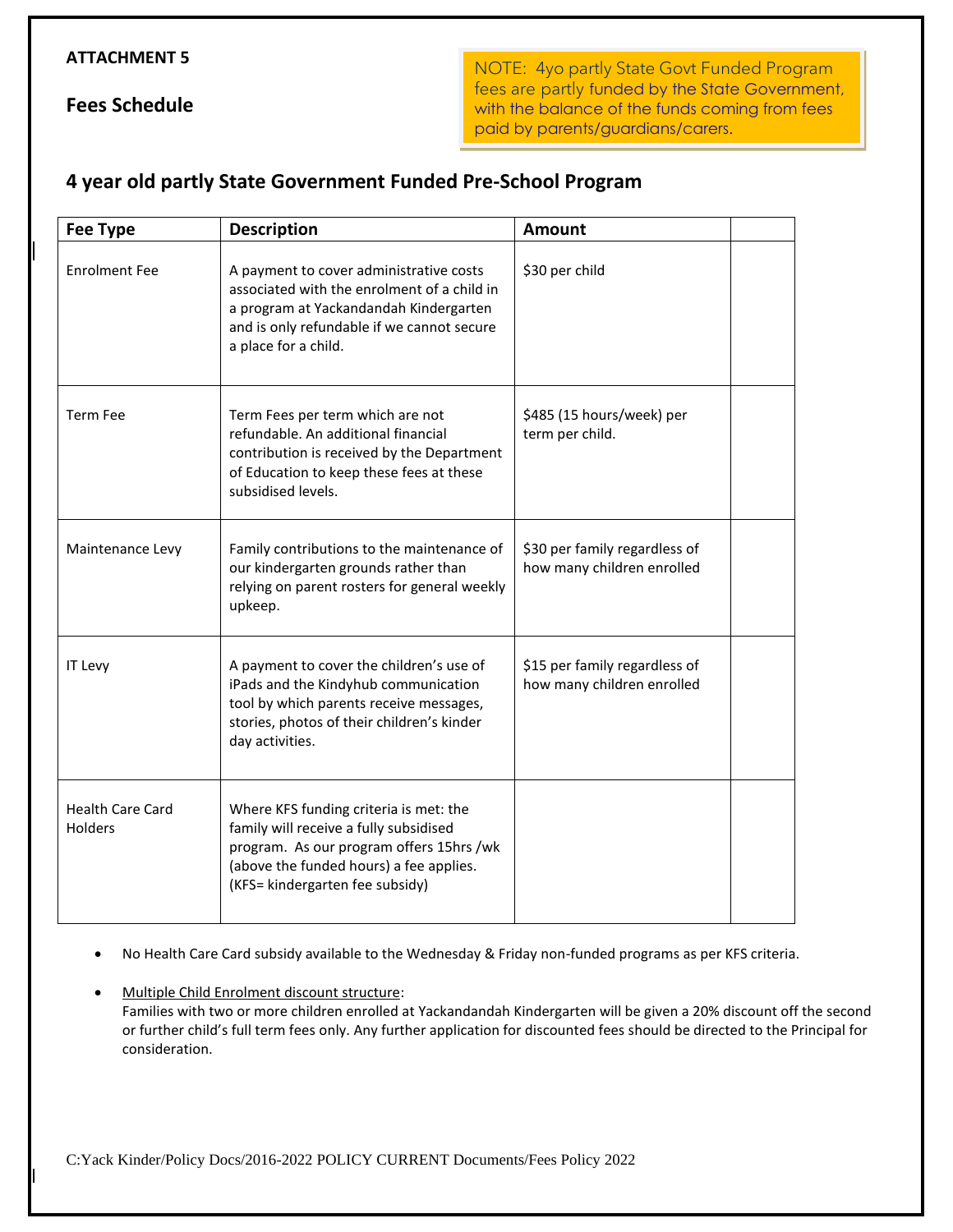#### **Cont. ATTACHMENT 5**

**Fees Schedule**

NOTE: 3yo partly State Govt Funded Program fees are partly funded by the State Government, with the balance of the funds coming from fees paid by parents/guardians/carers.

### **3 year old partly State Government Funded Kindergarten Program**

| <b>Fee Type</b>                    | <b>Description</b>                                                                                                                                                                                         | Amount                                                      |
|------------------------------------|------------------------------------------------------------------------------------------------------------------------------------------------------------------------------------------------------------|-------------------------------------------------------------|
| <b>Enrolment Fee</b>               | A payment to cover administrative costs<br>associated with the enrolment of a child in a<br>program at Yackandandah Kindergarten and<br>is only refundable if we cannot secure a place<br>for your child.  | \$30 per child                                              |
| <b>Term Fee</b>                    | Term Fees per term which are not<br>refundable. An additional financial<br>contribution is received by the Department<br>of Education to keep these fees at these<br>subsidised levels.                    | \$485 (15 hours/wk) per term<br>per child                   |
| Maintenance<br>Levy                | Family contributions to the maintenance of<br>our kindergarten grounds rather than relying<br>on parent rosters for general weekly upkeep.                                                                 | \$30 per family regardless of<br>how many children enrolled |
| IT Levy                            | A payment to cover the children's use of<br>iPads and the Kindyhub communication tool<br>by which parents receive messages, stories,<br>photos of their children's kinder day<br>activities.               | \$15 per family regardless of<br>how many children enrolled |
| <b>Health Care</b><br>Card Holders | Where KFS funding criteria is met: the family<br>will receive a fully subsidised program. As<br>our program offers 15hrs /wk (above the<br>funded hours) a fee applies.<br>(KFS= kindergarten fee subsidy) |                                                             |

• No Health Care Card subsidy available to the Wednesday & Friday non-funded programs as per KFS criteria.

Multiple Child Enrolment discount structure: Families with two or more children enrolled at Yackandandah Kindergarten will be given a 20% discount off the second or further child's full term fees only. Any further application for discounted fees should be directed to the Principal for consideration.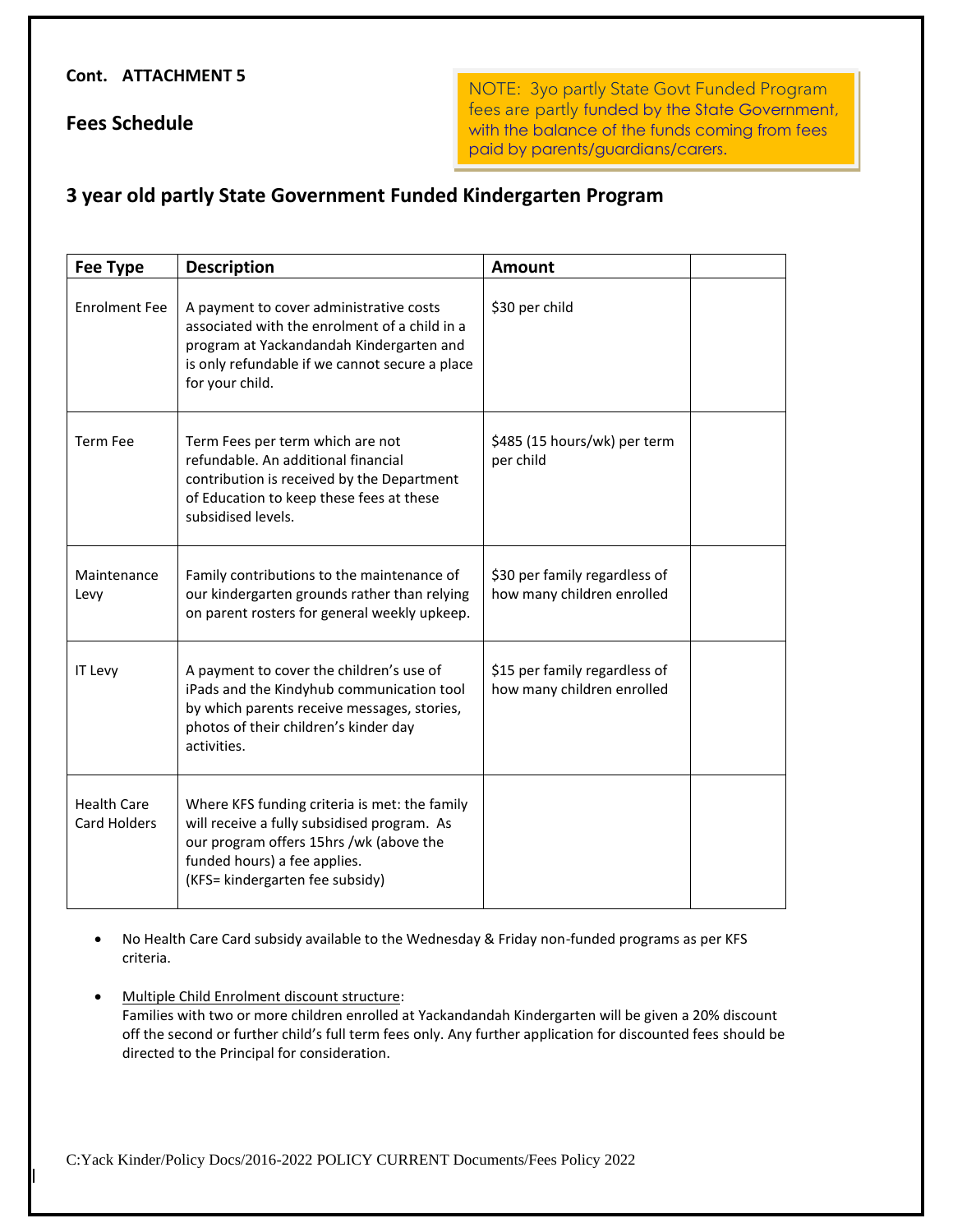#### **Cont FEES SCHEDULE:**

# **Wednesday / Friday 4yo School Readiness Non-Funded Program**

| <b>Fee Type</b>                                                                                                                                                                                                                                                                                                                                                                                                                      | <b>Description</b>                                                                                                                                                                                                                                                                                                            | <b>Amount</b>                                               |  |  |
|--------------------------------------------------------------------------------------------------------------------------------------------------------------------------------------------------------------------------------------------------------------------------------------------------------------------------------------------------------------------------------------------------------------------------------------|-------------------------------------------------------------------------------------------------------------------------------------------------------------------------------------------------------------------------------------------------------------------------------------------------------------------------------|-------------------------------------------------------------|--|--|
| <b>Enrolment Fee</b>                                                                                                                                                                                                                                                                                                                                                                                                                 | A payment to cover administrative costs<br>associated with the enrolment of a child in a<br>program at Yackandandah Kindergarten and<br>is only refundable if we cannot secure a place<br>for your child.<br>(NB: This is not paid if an enrolment fee was<br>paid for another program (4 year old or 3<br>year old kinder)). | \$30 per child                                              |  |  |
| <b>Term Fee</b>                                                                                                                                                                                                                                                                                                                                                                                                                      | Term Fees per term which are not<br>refundable. Wednesday & Friday is not<br>funded.                                                                                                                                                                                                                                          | \$656 (for 4 year olds: 7.5<br>hours/wk) per term per child |  |  |
| Maintenance<br>Levy                                                                                                                                                                                                                                                                                                                                                                                                                  | Family contributions to the maintenance of<br>our kindergarten grounds rather than relying<br>on parent rosters for general weekly upkeep.<br>(NB: This is not paid if the maintenance levy<br>was paid for another program (4 year old or 3<br>year old kinder)).                                                            | \$30 per family regardless of<br>how many children enrolled |  |  |
| IT Levy                                                                                                                                                                                                                                                                                                                                                                                                                              | A payment to cover the children's use of<br>iPads and the Kindyhub communication tool<br>by which parents receive messages, stories,<br>photos of their children's kinder day<br>activities.                                                                                                                                  | \$15 per family regardless of<br>how many children enrolled |  |  |
| No Health Care Card subsidy available to the Wednesday & Friday non-funded programs as per KFS<br>criteria.<br>Multiple Child Enrolment discount structure:<br>Families with two or more children enrolled at Yackandandah Kindergarten will be given a 20%<br>discount off the second or further child's full term fees only. Any further application for discounted<br>fees should be directed to the Principal for consideration. |                                                                                                                                                                                                                                                                                                                               |                                                             |  |  |
|                                                                                                                                                                                                                                                                                                                                                                                                                                      |                                                                                                                                                                                                                                                                                                                               |                                                             |  |  |